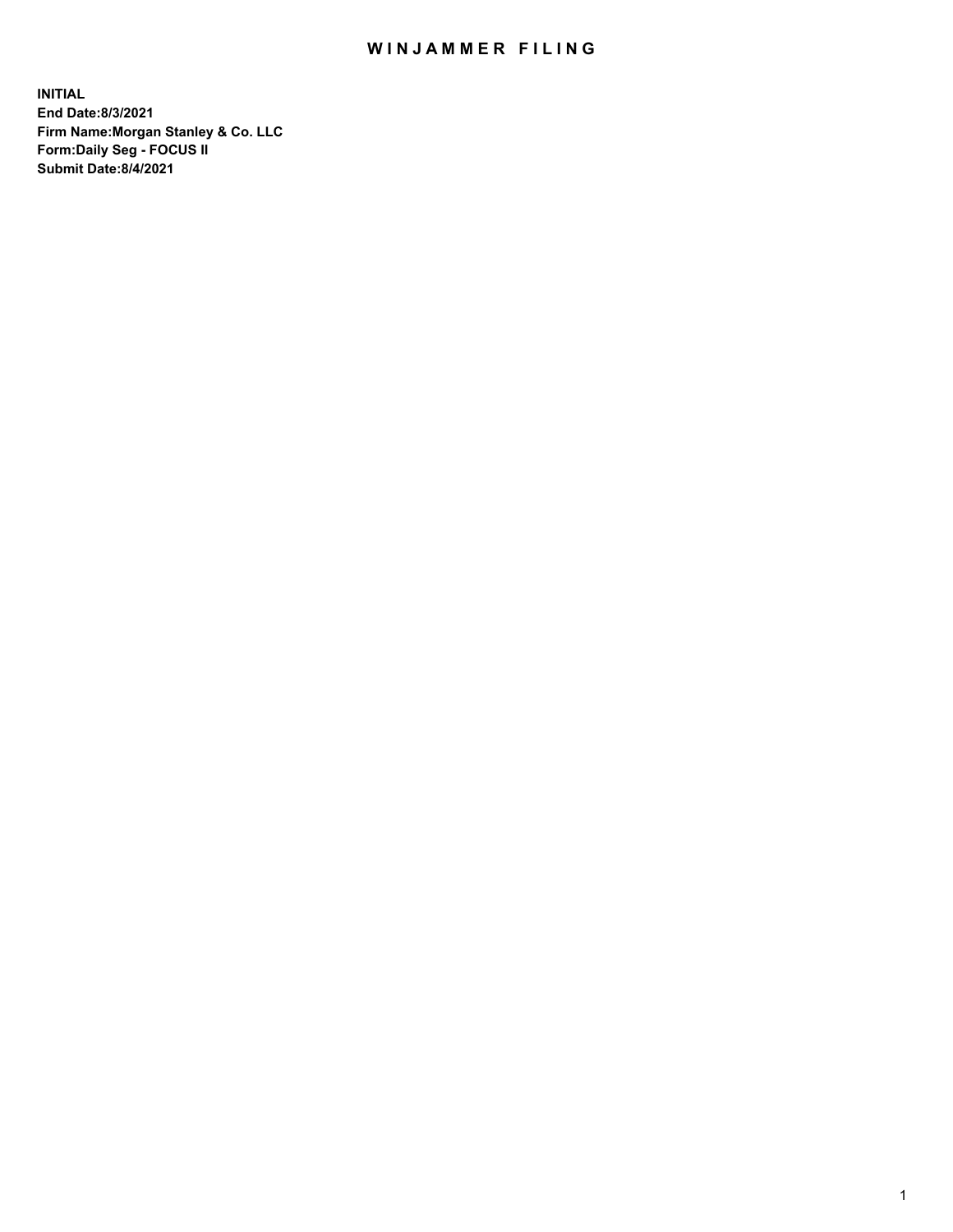**INITIAL End Date:8/3/2021 Firm Name:Morgan Stanley & Co. LLC Form:Daily Seg - FOCUS II Submit Date:8/4/2021 Daily Segregation - Cover Page**

| Name of Company                                                                                                                                                                                                                                                                                                                | Morgan Stanley & Co. LLC                                   |
|--------------------------------------------------------------------------------------------------------------------------------------------------------------------------------------------------------------------------------------------------------------------------------------------------------------------------------|------------------------------------------------------------|
| <b>Contact Name</b>                                                                                                                                                                                                                                                                                                            | <b>Ikram Shah</b>                                          |
| <b>Contact Phone Number</b>                                                                                                                                                                                                                                                                                                    | 212-276-0963                                               |
| <b>Contact Email Address</b>                                                                                                                                                                                                                                                                                                   | lkram.shah@morganstanley.com                               |
| FCM's Customer Segregated Funds Residual Interest Target (choose one):<br>a. Minimum dollar amount: ; or<br>b. Minimum percentage of customer segregated funds required:% ; or<br>c. Dollar amount range between: and; or<br>d. Percentage range of customer segregated funds required between:% and%.                         | 235,000,000<br><u>0</u><br><u>00</u><br>0 <sup>0</sup>     |
| FCM's Customer Secured Amount Funds Residual Interest Target (choose one):<br>a. Minimum dollar amount: ; or<br>b. Minimum percentage of customer secured funds required:%; or<br>c. Dollar amount range between: and; or<br>d. Percentage range of customer secured funds required between:% and%.                            | 140,000,000<br><u>0</u><br><u>0 0</u><br>0 Q               |
| FCM's Cleared Swaps Customer Collateral Residual Interest Target (choose one):<br>a. Minimum dollar amount: ; or<br>b. Minimum percentage of cleared swaps customer collateral required:% ; or<br>c. Dollar amount range between: and; or<br>d. Percentage range of cleared swaps customer collateral required between:% and%. | 92,000,000<br><u>0</u><br>0 <sup>0</sup><br>0 <sub>0</sub> |

Attach supporting documents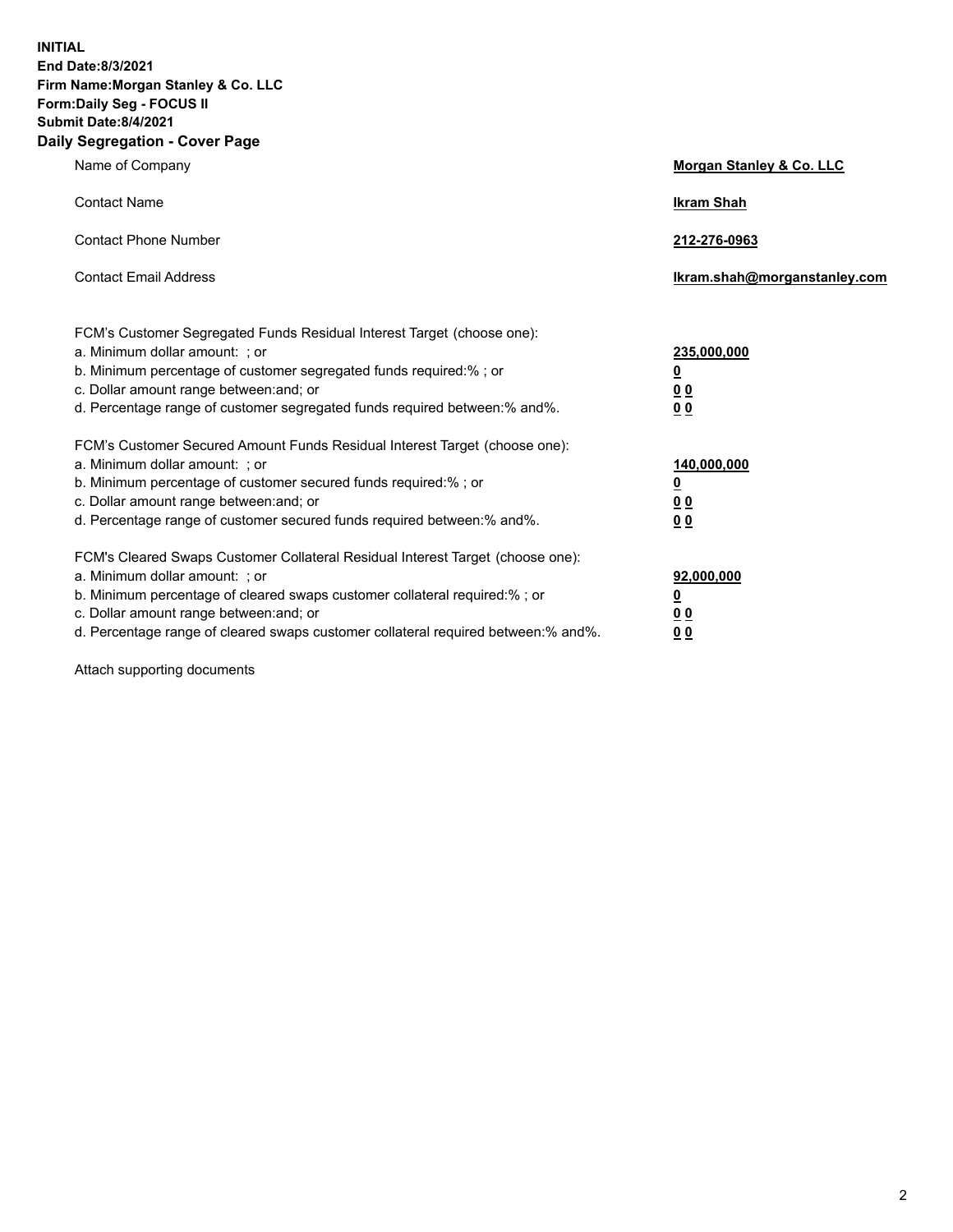| <b>INITIAL</b> | <b>End Date:8/3/2021</b><br>Firm Name: Morgan Stanley & Co. LLC<br>Form: Daily Seg - FOCUS II<br><b>Submit Date: 8/4/2021</b><br><b>Daily Segregation - Secured Amounts</b> |                                              |
|----------------|-----------------------------------------------------------------------------------------------------------------------------------------------------------------------------|----------------------------------------------|
|                | Foreign Futures and Foreign Options Secured Amounts                                                                                                                         |                                              |
|                | Amount required to be set aside pursuant to law, rule or regulation of a foreign                                                                                            | $0$ [7305]                                   |
|                | government or a rule of a self-regulatory organization authorized thereunder                                                                                                |                                              |
| 1.             | Net ledger balance - Foreign Futures and Foreign Option Trading - All Customers                                                                                             |                                              |
|                | A. Cash<br>B. Securities (at market)                                                                                                                                        | 4,450,877,885 [7315]<br>2,157,345,119 [7317] |
| 2.             | Net unrealized profit (loss) in open futures contracts traded on a foreign board of trade                                                                                   | 1,138,279,529 [7325]                         |
| 3.             | Exchange traded options                                                                                                                                                     |                                              |
|                | a. Market value of open option contracts purchased on a foreign board of trade                                                                                              | 44,433,814 [7335]                            |
|                | b. Market value of open contracts granted (sold) on a foreign board of trade                                                                                                | -25,647,372 [7337]                           |
| 4.             | Net equity (deficit) (add lines 1. 2. and 3.)                                                                                                                               | 7,765,288,975 [7345]                         |
| 5.             | Account liquidating to a deficit and account with a debit balances - gross amount                                                                                           | 34,124,712 [7351]                            |
|                | Less: amount offset by customer owned securities                                                                                                                            | -33,106,567 [7352] 1,018,145<br>[7354]       |
| 6.             | Amount required to be set aside as the secured amount - Net Liquidating Equity                                                                                              | 7,766,307,120 [7355]                         |
|                | Method (add lines 4 and 5)                                                                                                                                                  |                                              |
| 7.             | Greater of amount required to be set aside pursuant to foreign jurisdiction (above) or line                                                                                 | 7,766,307,120 [7360]                         |
|                | 6.                                                                                                                                                                          |                                              |
|                | FUNDS DEPOSITED IN SEPARATE REGULATION 30.7 ACCOUNTS                                                                                                                        |                                              |
| 1.             | Cash in banks                                                                                                                                                               |                                              |
|                | A. Banks located in the United States                                                                                                                                       | 352,321,437 [7500]                           |
|                | B. Other banks qualified under Regulation 30.7                                                                                                                              | 306,072,253 [7520] 658,393,690<br>[7530]     |
| 2.             | Securities                                                                                                                                                                  |                                              |
|                | A. In safekeeping with banks located in the United States                                                                                                                   | 709,209,993 [7540]                           |
|                | B. In safekeeping with other banks qualified under Regulation 30.7                                                                                                          | 58,619,594 [7560] 767,829,587                |
|                |                                                                                                                                                                             | [7570]                                       |
| 3.             | Equities with registered futures commission merchants                                                                                                                       |                                              |
|                | A. Cash                                                                                                                                                                     | 14,344,180 [7580]                            |
|                | <b>B.</b> Securities<br>C. Unrealized gain (loss) on open futures contracts                                                                                                 | $0$ [7590]<br>407,518 [7600]                 |
|                | D. Value of long option contracts                                                                                                                                           | 0[7610]                                      |
|                | E. Value of short option contracts                                                                                                                                          | 0 [7615] 14,751,698 [7620]                   |
| 4.             | Amounts held by clearing organizations of foreign boards of trade                                                                                                           |                                              |
|                | A. Cash                                                                                                                                                                     | $0$ [7640]                                   |
|                | <b>B.</b> Securities                                                                                                                                                        | $0$ [7650]                                   |
|                | C. Amount due to (from) clearing organization - daily variation                                                                                                             | $0$ [7660]                                   |
|                | D. Value of long option contracts<br>E. Value of short option contracts                                                                                                     | $0$ [7670]<br>0 [7675] 0 [7680]              |
| 5.             | Amounts held by members of foreign boards of trade                                                                                                                          |                                              |
|                | A. Cash                                                                                                                                                                     | 3,996,646,158 [7700]                         |
|                | <b>B.</b> Securities                                                                                                                                                        | 1,389,515,532 [7710]                         |
|                | C. Unrealized gain (loss) on open futures contracts                                                                                                                         | 1,137,872,010 [7720]                         |
|                | D. Value of long option contracts                                                                                                                                           | 44,433,814 [7730]                            |
|                | E. Value of short option contracts                                                                                                                                          | -25,647,372 [7735] 6,542,820,142             |
| 6.             | Amounts with other depositories designated by a foreign board of trade                                                                                                      | $[7740]$<br>$0$ [7760]                       |
| 7.             | Segregated funds on hand                                                                                                                                                    | $0$ [7765]                                   |
| 8.             | Total funds in separate section 30.7 accounts                                                                                                                               | 7,983,795,117 [7770]                         |
| 9.             | Excess (deficiency) Set Aside for Secured Amount (subtract line 7 Secured Statement                                                                                         | 217,487,997 [7380]                           |
|                | Page 1 from Line 8)                                                                                                                                                         |                                              |

- 10. Management Target Amount for Excess funds in separate section 30.7 accounts **140,000,000** [7780]
- 11. Excess (deficiency) funds in separate 30.7 accounts over (under) Management Target **77,487,997** [7785]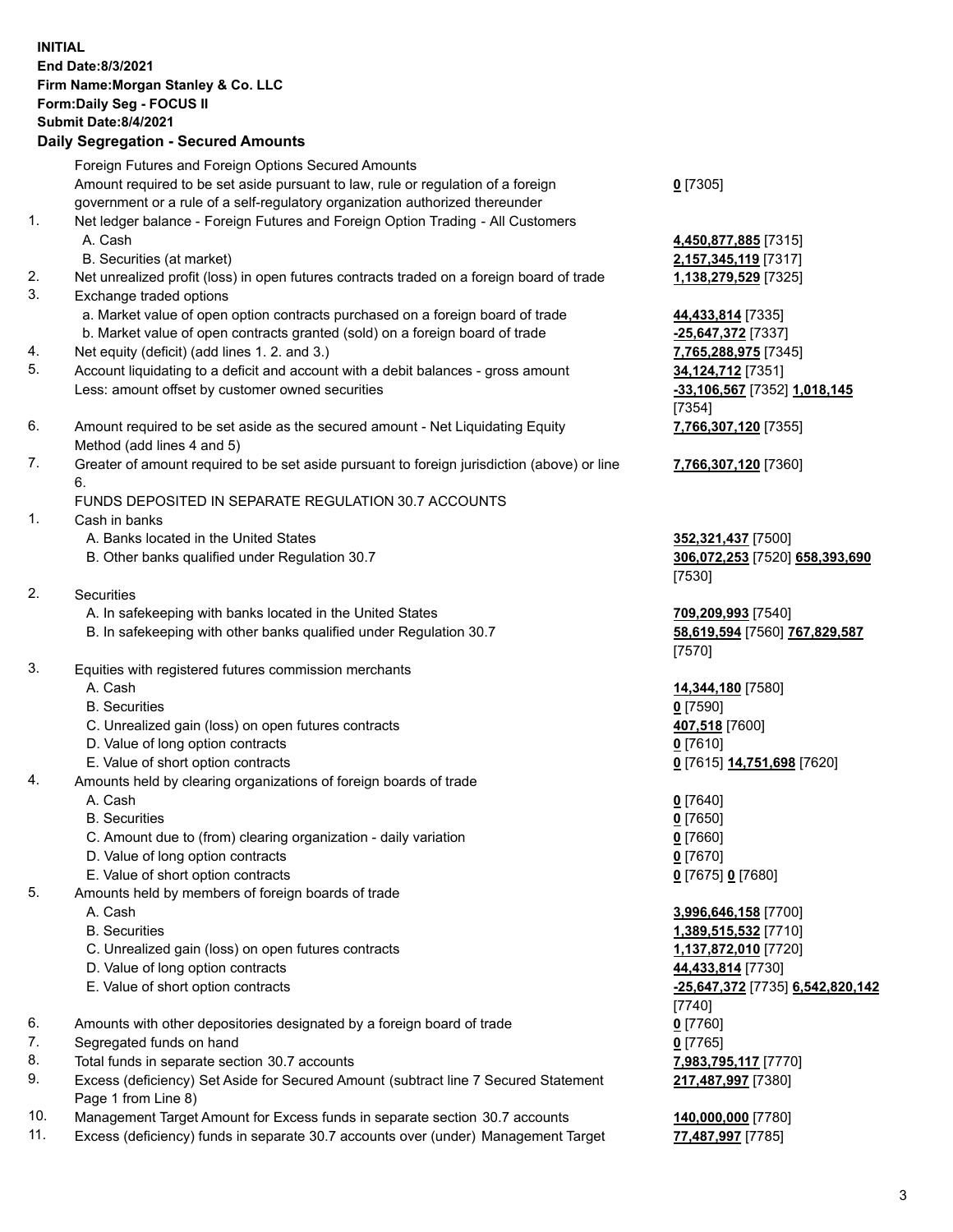**INITIAL End Date:8/3/2021 Firm Name:Morgan Stanley & Co. LLC Form:Daily Seg - FOCUS II Submit Date:8/4/2021 Daily Segregation - Segregation Statement** SEGREGATION REQUIREMENTS(Section 4d(2) of the CEAct) 1. Net ledger balance A. Cash **12,980,306,459** [7010] B. Securities (at market) **7,407,131,178** [7020] 2. Net unrealized profit (loss) in open futures contracts traded on a contract market **4,176,333,506** [7030] 3. Exchange traded options A. Add market value of open option contracts purchased on a contract market **1,066,659,599** [7032] B. Deduct market value of open option contracts granted (sold) on a contract market **-452,195,676** [7033] 4. Net equity (deficit) (add lines 1, 2 and 3) **25,178,235,066** [7040] 5. Accounts liquidating to a deficit and accounts with debit balances - gross amount **187,611,581** [7045] Less: amount offset by customer securities **-185,500,857** [7047] **2,110,724** [7050] 6. Amount required to be segregated (add lines 4 and 5) **25,180,345,790** [7060] FUNDS IN SEGREGATED ACCOUNTS 7. Deposited in segregated funds bank accounts A. Cash **3,258,338,844** [7070] B. Securities representing investments of customers' funds (at market) **0** [7080] C. Securities held for particular customers or option customers in lieu of cash (at market) **2,352,806,778** [7090] 8. Margins on deposit with derivatives clearing organizations of contract markets A. Cash **14,189,192,566** [7100] B. Securities representing investments of customers' funds (at market) **0** [7110] C. Securities held for particular customers or option customers in lieu of cash (at market) **4,901,948,651** [7120] 9. Net settlement from (to) derivatives clearing organizations of contract markets **88,296,698** [7130] 10. Exchange traded options A. Value of open long option contracts **1,066,659,599** [7132] B. Value of open short option contracts **-452,195,676** [7133] 11. Net equities with other FCMs A. Net liquidating equity **8,474,836** [7140] B. Securities representing investments of customers' funds (at market) **0** [7160] C. Securities held for particular customers or option customers in lieu of cash (at market) **0** [7170] 12. Segregated funds on hand **152,375,749** [7150] 13. Total amount in segregation (add lines 7 through 12) **25,565,898,045** [7180] 14. Excess (deficiency) funds in segregation (subtract line 6 from line 13) **385,552,255** [7190] 15. Management Target Amount for Excess funds in segregation **235,000,000** [7194]

16. Excess (deficiency) funds in segregation over (under) Management Target Amount Excess

**150,552,255** [7198]